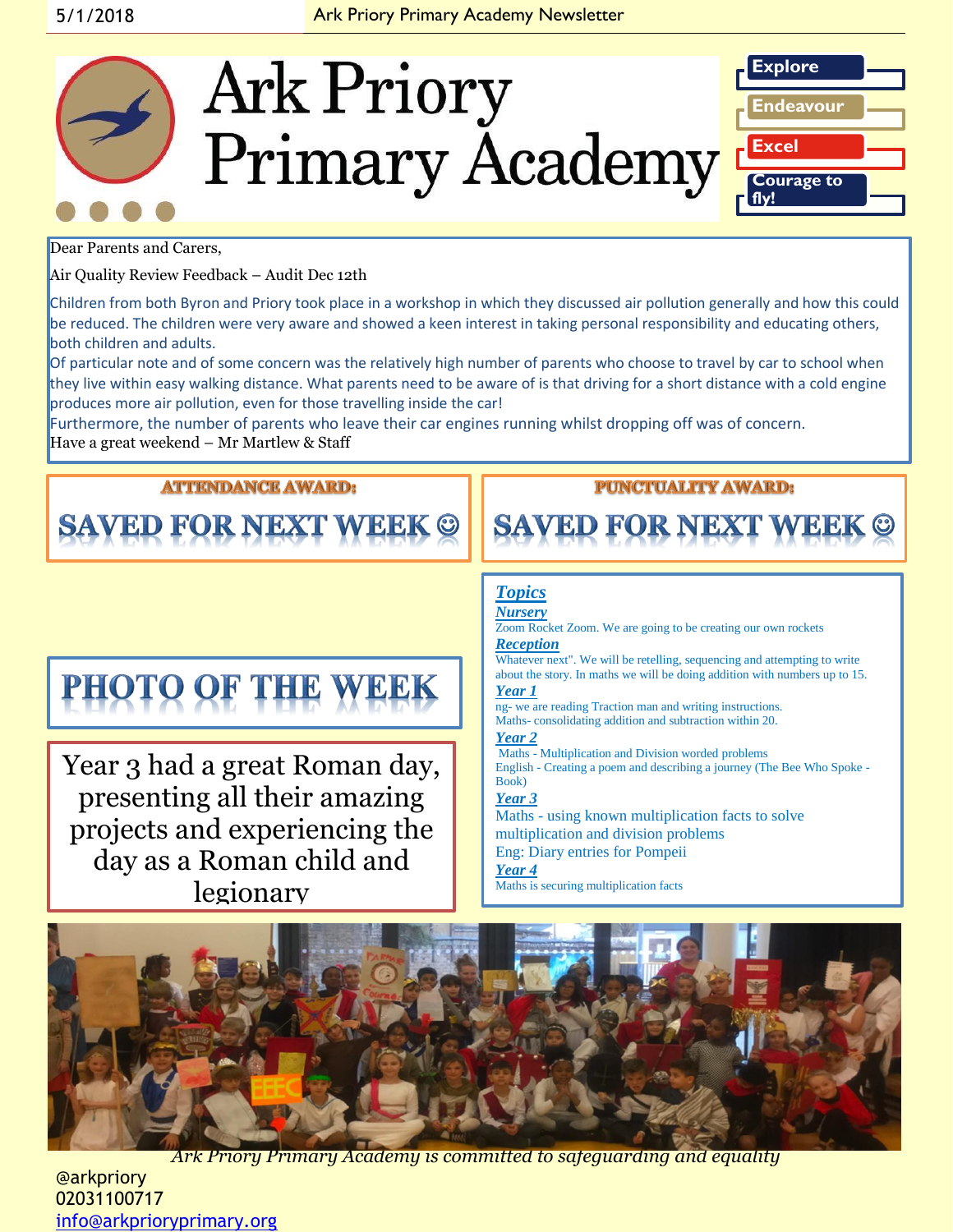| <b>Celebration Achievement</b><br>Parents of Children named below are welcome to attend awards assembly<br>These children will receive their certificate on:<br>11 <sup>th</sup> December 2017<br>Yrs. $2,3$ & $4$ 08:50<br>Yrs. R & 1 09:45 |                |                |                  |                |  |
|----------------------------------------------------------------------------------------------------------------------------------------------------------------------------------------------------------------------------------------------|----------------|----------------|------------------|----------------|--|
|                                                                                                                                                                                                                                              | <b>COURAGE</b> | <b>EXPLORE</b> | <b>ENDEAVOUR</b> | <b>EXCEL</b>   |  |
| $\mathbf R$                                                                                                                                                                                                                                  | Ophelia        | Wasim          | Joshua           | <b>Bibiana</b> |  |
| $\mathbf{1}$                                                                                                                                                                                                                                 | <b>Noa</b>     | Rohanna        | Joe              | Zyad           |  |
| $\overline{2}$                                                                                                                                                                                                                               | <b>Steven</b>  | <b>James</b>   | Emilio           | <b>Isaac</b>   |  |
| 3                                                                                                                                                                                                                                            | Oscar H        | <b>Ben</b>     | <b>Charlie</b>   | Raine          |  |
| $\overline{4}$                                                                                                                                                                                                                               | Filip          | <b>Esther</b>  | Damian           | Fatima         |  |

# **Handwriting Awards**

| 1              | Miya  |
|----------------|-------|
| $\overline{2}$ | Polly |
| 3              | Jude  |
| 4              | Zahra |



*Ark Priory Primary Academy is committed to safeguarding and equality*  @arkpriory 02031100717 [info@arkprioryprimary.org](mailto:info@arkprioryprimary.org)